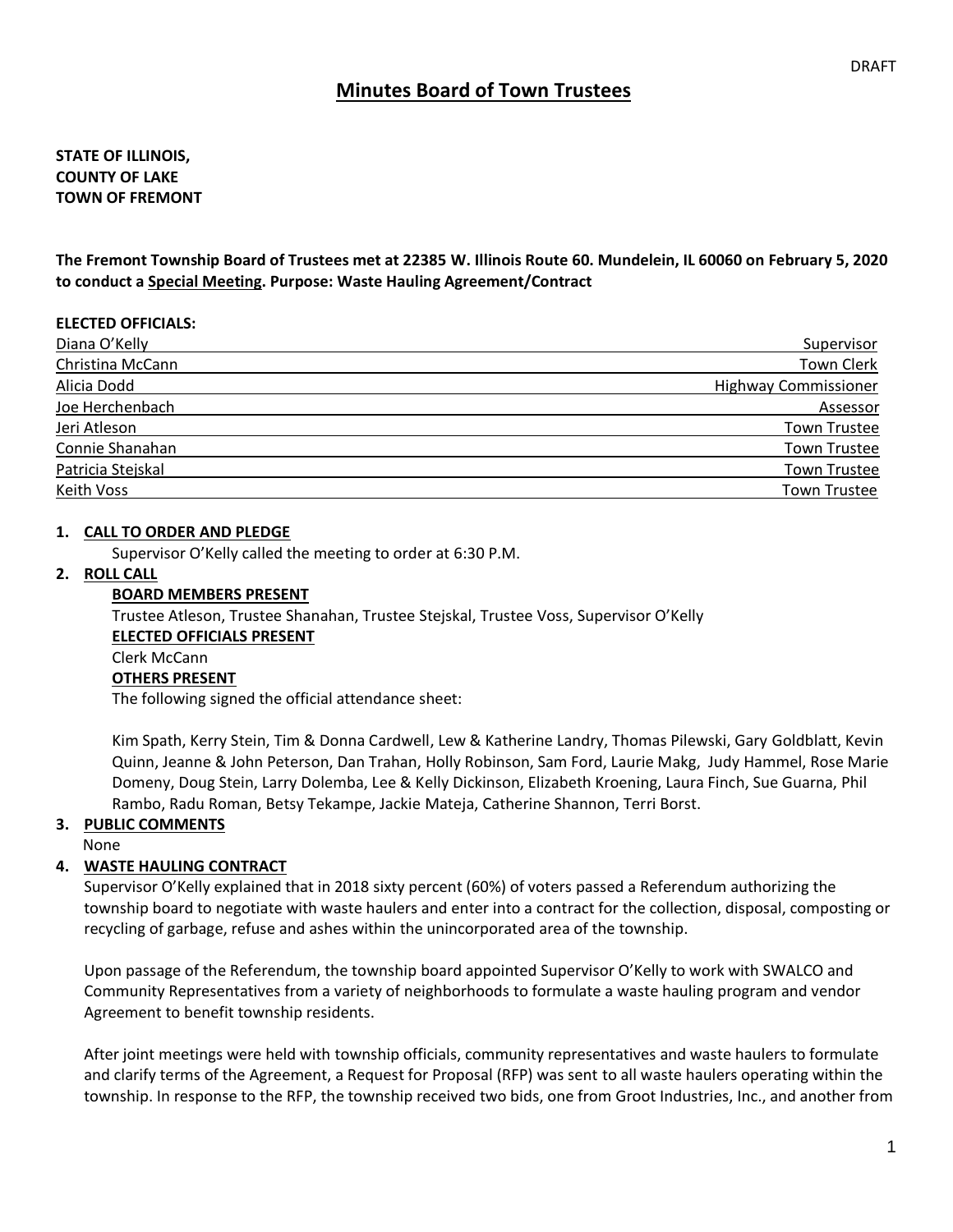DRAFT

Lakeshore Recycling Systems. After evaluating both bids, the township has determined the proposal from Groot Industries, Inc., best meets the township's criteria for a consolidated waste removal program. O'Kelly noted that most households in the program area will save money under the proposed Agreement.

Tonight, the board will vote whether to adopt the proposed "Residential Solid Waste & Recycling Services Agreement" between Fremont Township and Groot Industries, Inc.

Supervisor O'Kelly and representatives from Groot briefly outlined services and financial terms for the Agreement. The floor was then opened for public comment.

## **5. PUBLIC COMMENTS**

- Many residents thanked the township for taking on the project to provide savings for township residents.
- Several residents inquired for more information about how the transfer of services would be initiated. Township and Groot officials stated that an informational brochure will be sent to all households in designated unincorporated areas announcing Groot's starting date and the services available to residents as a result of the township Agreement. Other waste hauling vendors will be notified of the Agreement and the service start date.
- Two residents stated they don't need the service as they are enrolled in "take your trash to work" programs offered by their employers. Groot reps stated residents who will not require curb side service must call Groot and notify them prior to April  $1<sup>st</sup>$  so they are not charged for service.
- Supervisor O'Kelly clarified that in order to lock-in the best rate, the Fremont Township/Groot Agreement requires households within the Agreement's designated service areas only use Groot for residential waste hauling services. Other vendors will no longer be licensed to service areas designated by the Fremont Township/Groot Agreement. Only two areas are exempt from this Agreement - Ivanhoe Woods and Ivanhoe Estates (currently under private contract) and the mobile home parks at the south end of the township.
- A couple of residents voiced their opposition to the township entering into a franchise waste hauling Agreement. Supervisor O'Kelly explained the Referendum was passed by a majority (60%) of voters and that under the Agreement, the township believes most residents will pay less, and in some cases substantially less than current rates.
- A couple of residents said they had to pay substantial cancellation fees to terminate previous Groot contracts and now they're expected to go back to Groot under the township's proposed Agreement. Groot reps stated under the new Agreement, the township will be under contract, not individual households. Groot suggested residents with this concern contact Groot's customer service department at 877-40-GROOT or fremonttownship@groot.com
- Concerns were raised about the length of the Agreement and billing increases. Supervisor O'Kelly stated the Agreement is for a period of six years and caps potential increases at 2% to 4% annually.
- The program is for residential waste only. Manure and/or equestrian waste is not included. Equestrian residents may contract with another vendor for manure removal service.

## **Trustee Shanahan moved and Trustee Voss seconded the motion to adopt the Residential Solid Waste & Recycling Services Agreement between Fremont Township and Groot Industries, Inc.**

**ROLL CALL: Aye: Trustee Atleson, Trustee Shanahan, Trustee Stejskal, Trustee Voss. Nay: None. All in favor, motion carried.** 

## **6. ADJOURN**

**Trustee Stejskal moved, and Trustee Shanahan seconded the motion to adjourn the meeting at 7:14 p.m. All in favor, motion carried.**